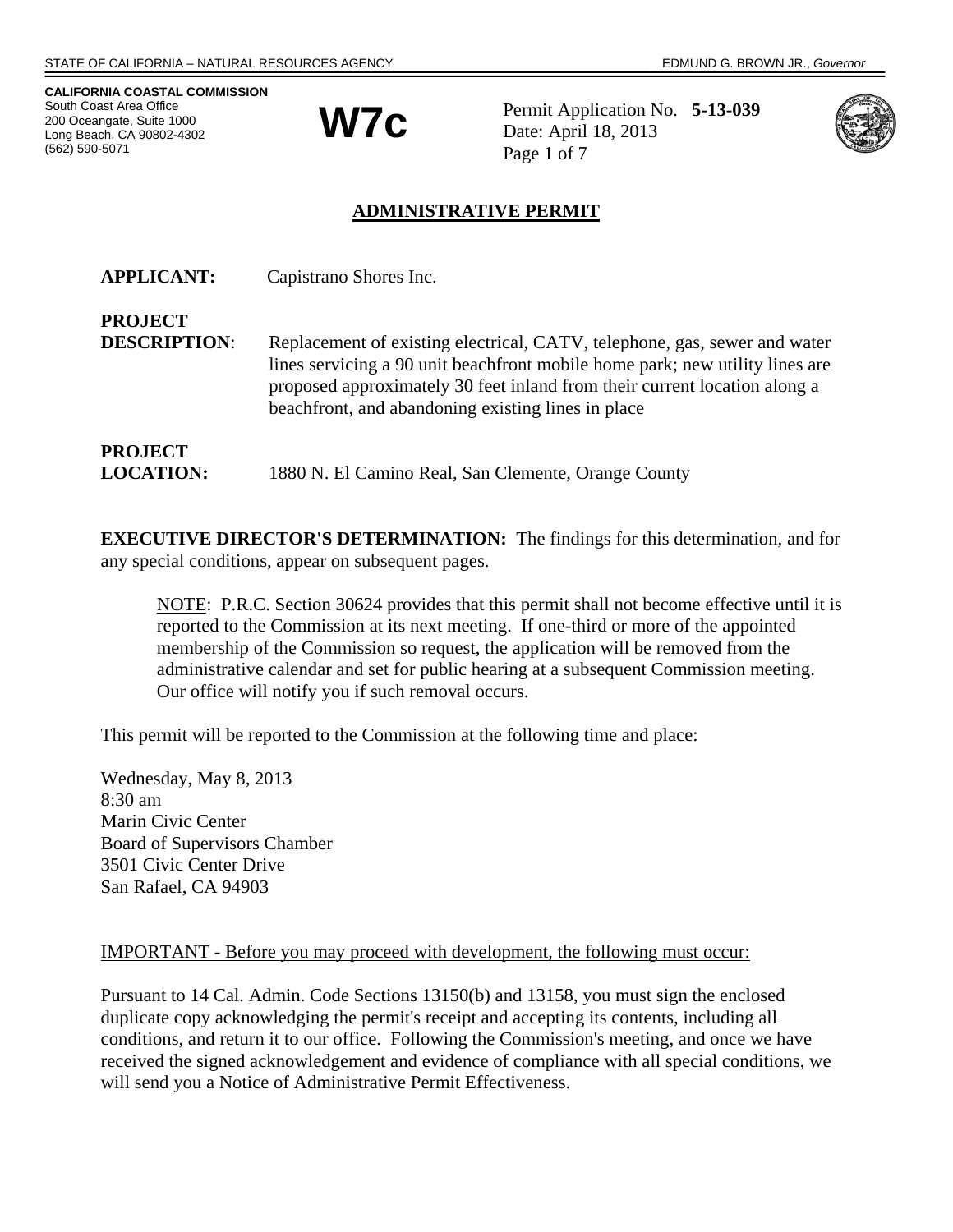### **BEFORE YOU CAN OBTAIN ANY LOCAL PERMITS AND PROCEED WITH DEVELOPMENT, YOU MUST HAVE RECEIVED BOTH YOUR ADMINISTRATIVE PERMIT AND THE NOTICE OF PERMIT EFFECTIVENESS FROM THIS OFFICE.**

CHARLES LESTER Executive Director

By: Liliana Roman Title: Coastal Program Analyst

## **STANDARD CONDITIONS:**

- 1. Notice of Receipt and Acknowledgment. The permit is not valid and development shall not commence until a copy of the permit, signed by the permittee or authorized agent, acknowledging receipt of the permit and acceptance of the terms and conditions, is returned to the Commission office.
- 2. Expiration. If development has not commenced, the permit will expire two years from the date on which this permit is voted on by the Commission. Development shall be pursued in a diligent manner and completed in a reasonable period of time. Application for extension of the permit must be made prior to the expiration date.
- 3. Interpretation. Any questions of intent or interpretation of any term or condition will be resolved by the Executive Director or the Commission.
- 4. Assignment. The permit may be assigned to any qualified person, provided assignee files with the Commission an affidavit accepting all terms and conditions of the permit.
- 5. Terms and Conditions Run with the Land. These terms and conditions shall be perpetual, and it is the intention of the Commission and the permittee to bind all future owners and possessors of the subject property to the terms and conditions.

### **SPECIAL CONDITIONS:** See pages five to six.

### **EXECUTIVE DIRECTOR'S DETERMINATION (continued):**

The Executive Director hereby determines that the proposed development is a category of development, which, pursuant to PRC Section 30624, qualifies for approval by the Executive Director through the issuance of an Administrative Permit. Subject to Standard and Special Conditions as attached, said development is in conformity with the provisions of Chapter 3 of the Coastal Act of 1976 and will not have any significant impacts on the environment within the meaning of the California Environmental Quality Act. If located between the nearest public road and the sea, this development is in conformity with the public access and public recreation policies of Chapter 3.

# **FINDINGS FOR EXECUTIVE DIRECTOR'S DETERMINATION:**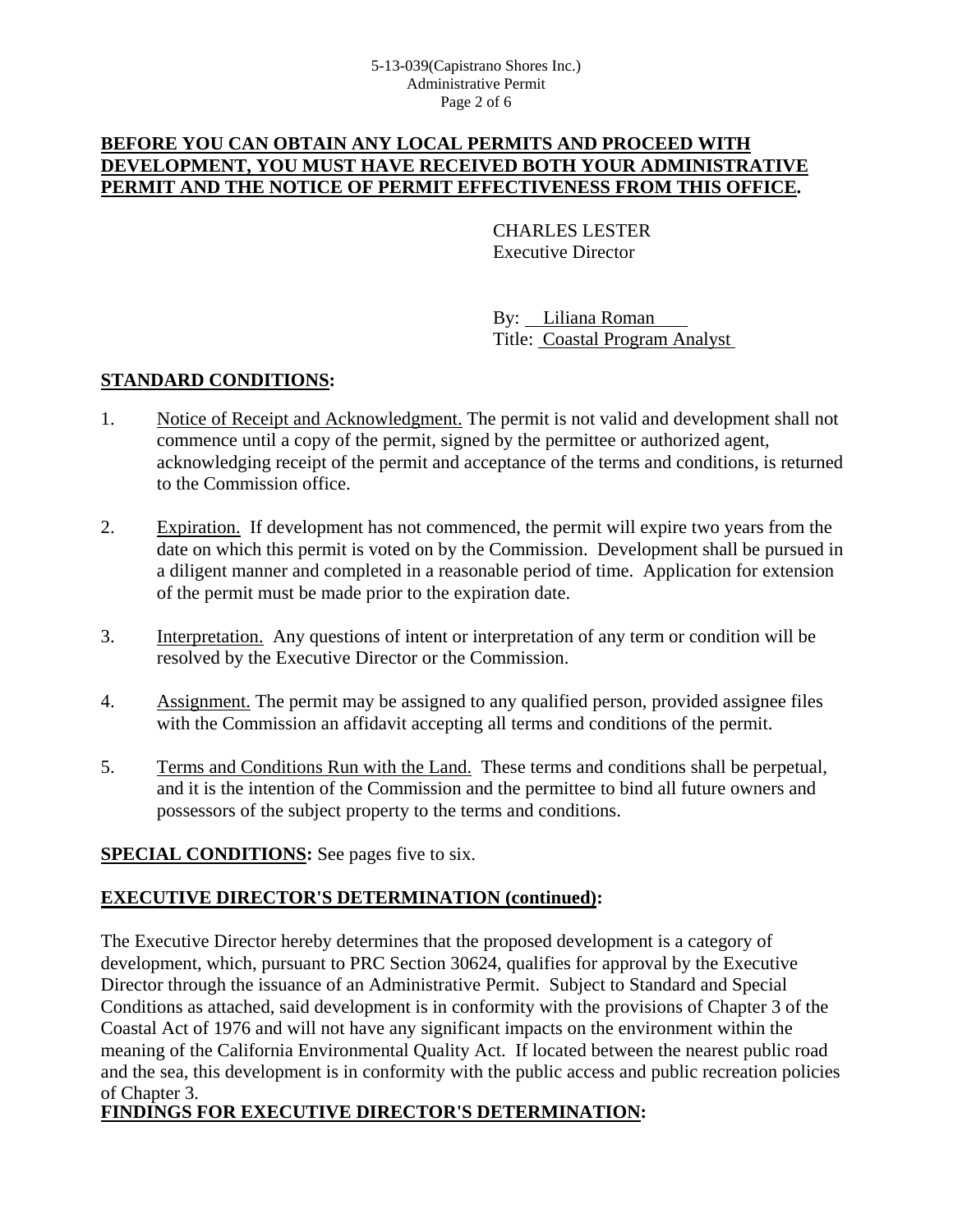### **A. Project Location and Description**

The project site is the Capistrano Shores Mobile Home Park located at 1880 N. El Camino Real, San Clemente, Orange County (Exhibit 1). The site is located within the first public road and the sea and is designated as OS2 Privately Owned Open Space in the City of San Clemente certified Land Use Plan (LUP). The mobile home park is bordered by an undeveloped privately owned beach parcel to the north, a public municipal beach to the south, the Pacific Ocean is immediately adjacent to the west and the OCTA and AT & SFRR railroad tracks and N. El Camino Real (aka Pacific Coast Hwy) border the site to the east. The mobile home park is comprised of 90 individual mobile home spaces and an on-site management office on a perched sandy beach protected by a rock revetment. The mobile home park is configured in a straight line with all units facing the ocean, a rock revetment on the seaward side of the units and an access road on the inland side of the units (Exhibit 2). The nearest public beach access is at the North Beach access point immediately to the south of the site; vertical public access to the beach from the mobile home park is not available (Exhibit 3).

The proposed development is an operational improvement project which proposes to update existing utilities serving the 90-units at this site. A new gas line which is fed by the existing gas company high pressure main is proposed to be installed the length of the mobile home park to provide individual service to individual mobile home units. A meter and pressure reducer will separate the high pressure line from the mobile home park line which does not extend beyond the park boundaries. The capacity of gas service will not increase with the new line. New electrical/CATV/telephone lines with new transformers and distribution panels are also proposed. A new water line is proposed to be placed with new connections to each mobile home unit. The new water line will not increase capacity but will be able to provide water service to up to two new fire hydrants to service the mobile home park. The municipal sewer main is underneath the access road, and a new series of sewer collection lines is proposed underneath the road to connect each mobile home site to the City's main line. The electrical/CATV/telephone lines are proposed to be placed within the same conduit. The gas line will be placed in the same trench as the electrical line. Water and sewer lines are placed in individual trenches. All new lines are proposed to be placed under an existing access road approximately 30 feet further east (inland) than the existing lines which are currently under the existing mobile home units.

Exhibit 4 is a site plan of the mobile home park showing proposed placement of new utility lines; Exhibit 5 is a site plan of the mobile home park showing the location of the existing utility lines.

The existing gas, electric and water lines currently run underneath the mobile home units approximately 55' from the rock revetment that protects the oceanfront mobile home park from wave action. The applicant proposes to relocate the utility lines to a new location underneath an approximately 40' wide private street on the east (inland) side of the mobile home units, between the units and the inland property line chain link fence/hedge. The relocated utility lines will be farther away from the ocean, approximately 75' from the rock revetment. The existing lines underneath the mobile home units are proposed to be capped and abandoned in place. Resources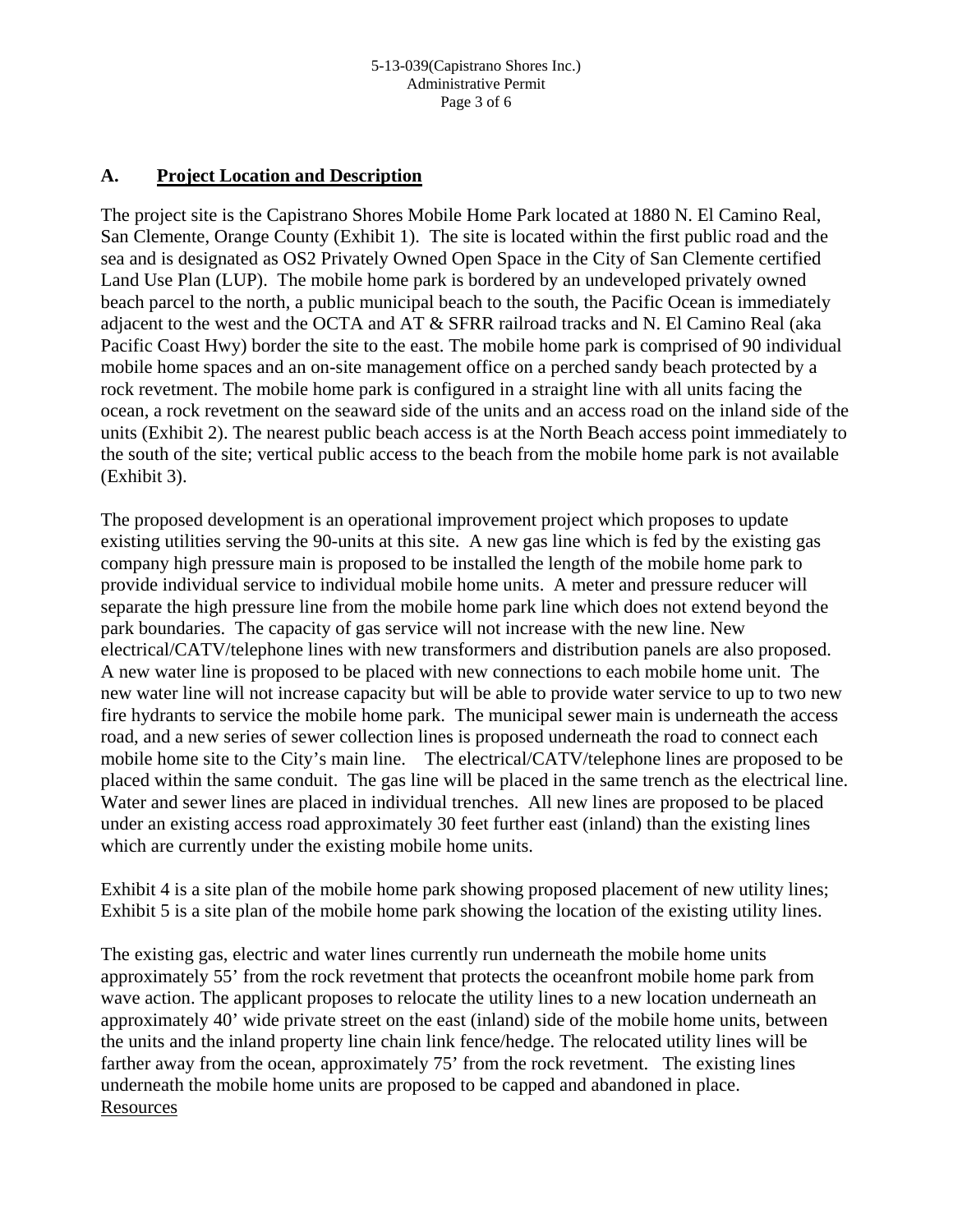#### 5-13-039(Capistrano Shores Inc.) Administrative Permit Page 4 of 6

The Capistrano Mobile Home Park is located on the beach. The proposed work is inland of an existing rock revetment on a perched beach. Due to the nature of the work requiring heavy equipment (i.e., back-hoe, bob-cat, concrete pump, etc.) for excavation/trenching within beach sands adjacent to the ocean, there is a potential for indirect impacts to coastal resources during construction such as activities of equipment or personnel outside designated construction areas, erosion, and water runoff. To avoid adverse impacts to biological resources and address water quality concerns during construction, the applicant proposes to stage vehicles along the paved access road along the eastern property fence, implement BMPs for temporary sediment control, tracking controls, scheduling, and materials and waste management. Furthermore, **Special Condition #1** requires the applicant comply with additional construction best management practices (BMPs). **Special Condition #2** also further reiterates requirements regarding equipment and material staging area(s) avoid impacts to public access, to beach areas and to sensitive habitat areas.

### Public Access

Currently there is no vertical public access to the beach from the subject mobile home park. The nearest available public access to the beach is immediately south of the project site at the municipal North Beach access point. During low tide, the public has lateral access from the North Beach access point along the wet sand beach between the surf and the rock revetment in front of the mobile park; however, often during high tide the waves come up to the rock revetment impeding lateral public access. Public access during construction is not anticipated to be adversely impacted during project construction as the project will take place along the mobile home park's private access road. No work is proposed seaward of the mobile home units.

### **B. Water Quality**

The proposed development has a potential for discharge of polluted runoff from the project site into nearby coastal waters. The storage or placement of construction material, debris, or waste in a location where it could be discharged into coastal waters would result in an adverse effect on the marine environment. To reduce the potential for construction related impacts on water quality, the Commission imposes special conditions requiring, but not limited to, the appropriate storage and handling of construction equipment and materials to minimize the potential of pollutants to enter coastal waters. Therefore, the Commission finds that the proposed development, as conditioned, conforms to Sections 30230 and 30231 of the Coastal Act regarding the protection of water quality to promote the biological productivity of coastal waters and to protect human health.

### **C. Local Coastal Program**

The Commission certified the Land Use Plan for the City of San Clemente on May 11, 1988, and certified an amendment approved in October 1995. On April 10, 1998, the Commission certified with suggested modifications the Implementation Plan portion of the Local Coastal Program. The suggested modifications expired on October 10, 1998. The City re-submitted on June 3, 1999, but withdrew the submittal on October 5, 2000. As conditioned, the proposed development is consistent with Chapter 3 of the Coastal Act and with the certified Land Use Plan for the area. Approval of the project, as conditioned, will not prejudice the ability of the local government to prepare a Local Coastal Program that is in conformity with the provisions of Chapter 3.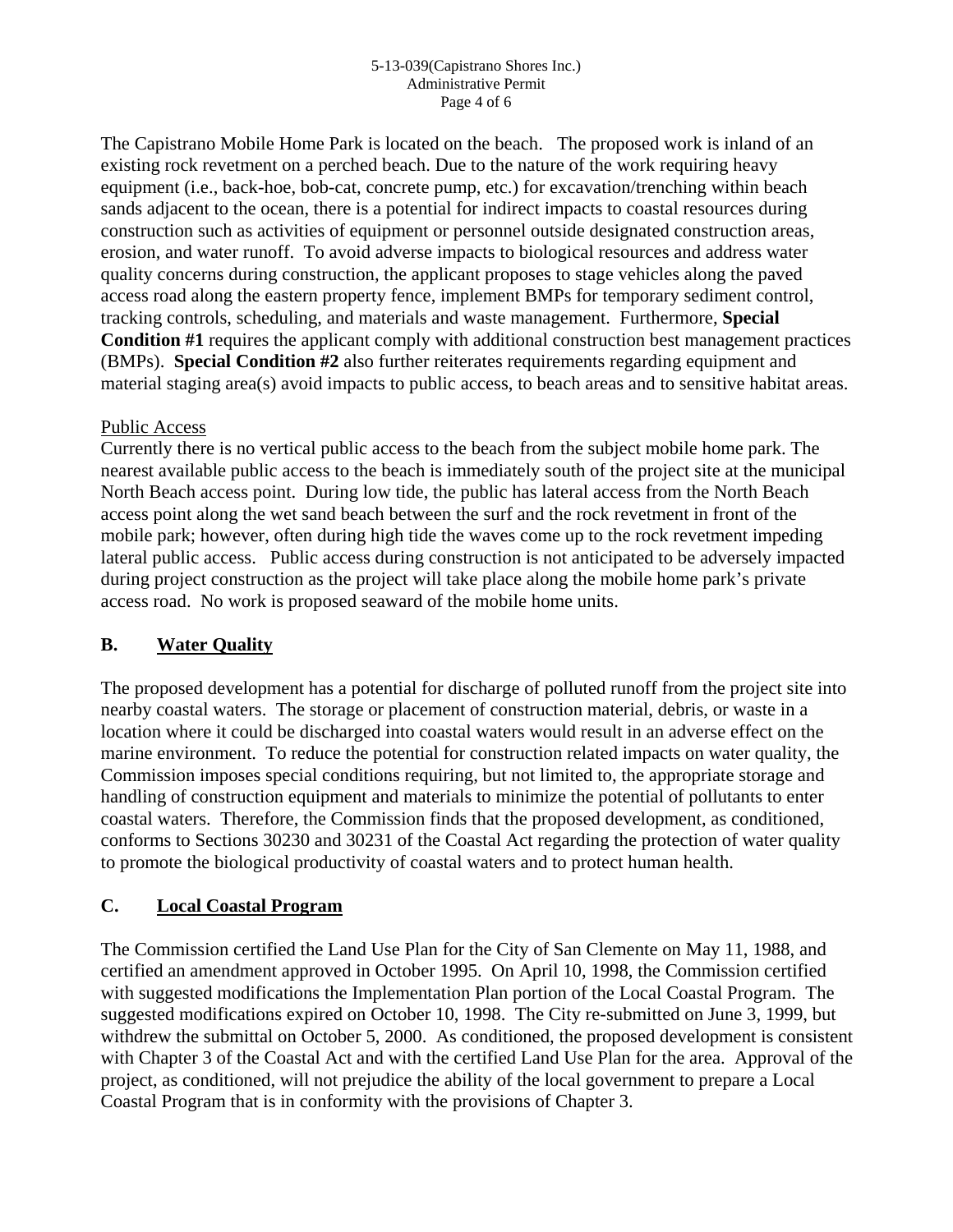### **D. California Environmental Quality Act (CEQA)**

As conditioned, there are no feasible alternatives or additional feasible mitigation measures available that would substantially lessen any significant adverse effect that the activity may have on the environment. Therefore, the Commission finds that the proposed project, as conditioned to mitigate the identified impacts, is the least environmentally damaging feasible alternative and can be found consistent with the requirements of the Coastal Act to conform to CEQA.

## **SPECIAL CONDITIONS:**

- 1. **Storage of Construction Materials, Mechanized Equipment and Removal of Construction Debris.** The permittee shall comply with the following construction-related requirements:
	- (a) No demolition or construction materials, debris, or waste shall be placed or stored where it may enter sensitive habitat, receiving waters or a storm drain, or be subject to wave, wind, rain, or tidal erosion and dispersion.
	- (b) No demolition or construction equipment, materials, or activity shall be placed in or occur in any location that would result in impacts to environmentally sensitive habitat areas, streams, wetlands or their buffers.
	- (c) Any and all debris resulting from demolition or construction activities shall be removed from the project site within 24 hours of completion of the project.
	- (d) Demolition or construction debris and sediment shall be removed from work areas each day that demolition or construction occurs to prevent the accumulation of sediment and other debris that may be discharged into coastal waters.
	- (e) All trash and debris shall be disposed in the proper trash and recycling receptacles at the end of every construction day.
	- (f) The applicant shall provide adequate disposal facilities for solid waste, including excess concrete, produced during demolition or construction.
	- (g) Debris shall be disposed of at a legal disposal site or recycled at a recycling facility. If the disposal site is located in the coastal zone, a coastal development permit or an amendment to this permit shall be required before disposal can take place unless the Executive Director determines that no amendment or new permit is legally required.
	- (h) All stock piles and construction materials shall be covered with a sheeting material that will prevent dispersal of the stock pile and construction materials, enclosed on all sides, and shall be located as far away as possible from drain inlets and any waterway, and shall not be stored in contact with the soil.
	- (i) Construction equipment or activity shall not occur outside the staging or storage area.
	- (j) Public parking areas shall not be used for staging or storage of equipment.
	- (k) Habitat areas shall not be used as staging or storage areas.